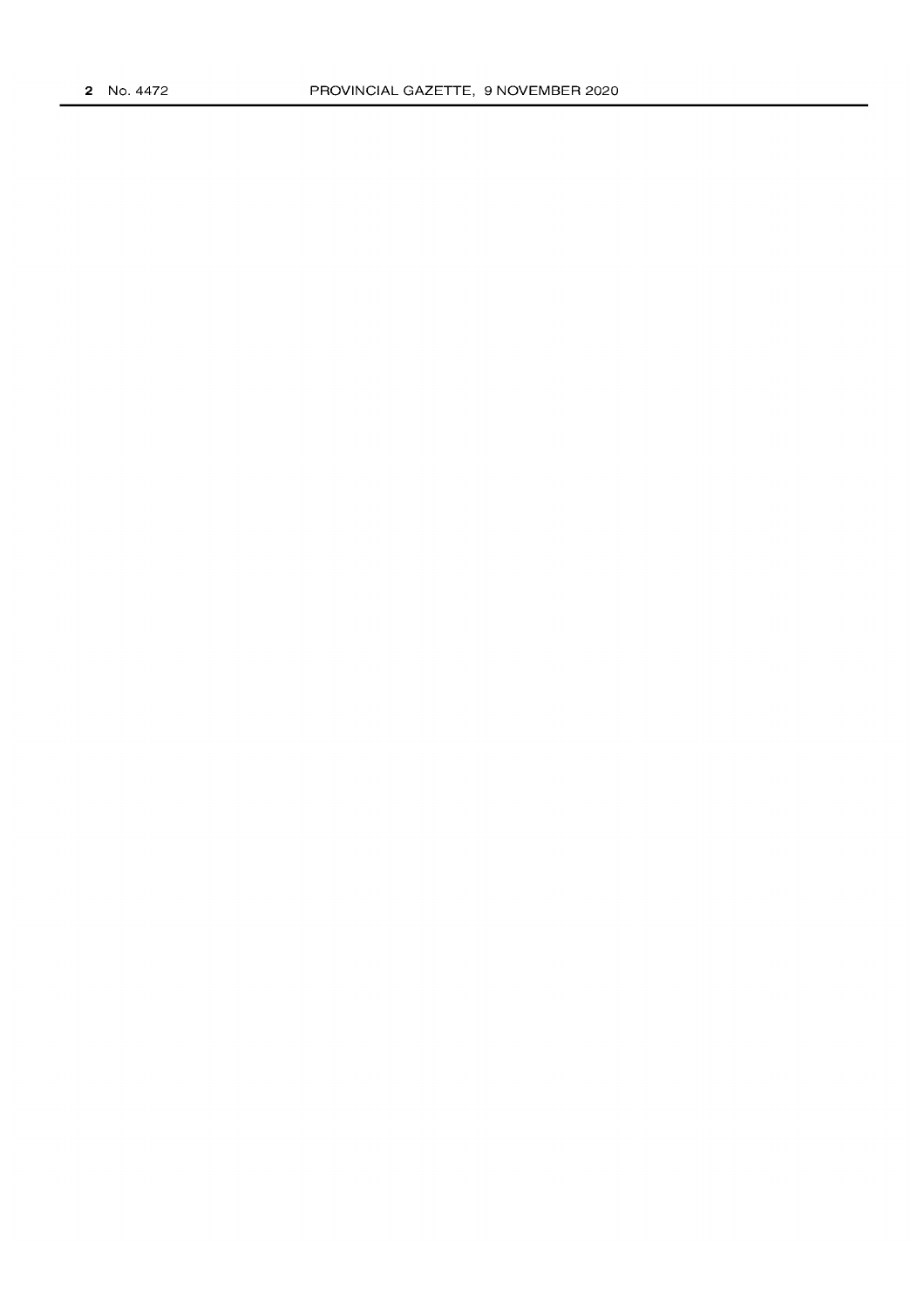## **CONTENTS**

|     |                                                                                                       | Gazette<br>No. | Page<br>No. |
|-----|-------------------------------------------------------------------------------------------------------|----------------|-------------|
|     | <b>PROVINCIAL NOTICES • PROVINSIALE KENNISGEWINGS</b>                                                 |                |             |
| 190 |                                                                                                       | 4472           | 14          |
| 191 | Spatial Planning and Land Use Management Act (16/2013): Erf 684, Despatch, Eastern Cape               | 4472           | 14          |
| 192 |                                                                                                       | 4472           | 14          |
|     | LOCAL AUTHORITY NOTICES • PLAASLIKE OWERHEIDS KENNISGEWINGS                                           |                |             |
| 245 | Spatial Planning and Land Use Management Act (16/2013): Erf 9835, East London                         | 4472           | 15          |
| 246 | Mdlambe Municipality Spatial Planning and Land Use Management By-law, 2015: Erf 1529, Kenton On Sea.  | 4472           | 15          |
| 247 | Buffalo City Metropolitan Municipal Spatial Planning & Land Use Management By-Law of 2016: Erf 10887, |                |             |
|     |                                                                                                       | 4472           | 16          |
| 248 |                                                                                                       | 4472           | 16          |
|     |                                                                                                       |                |             |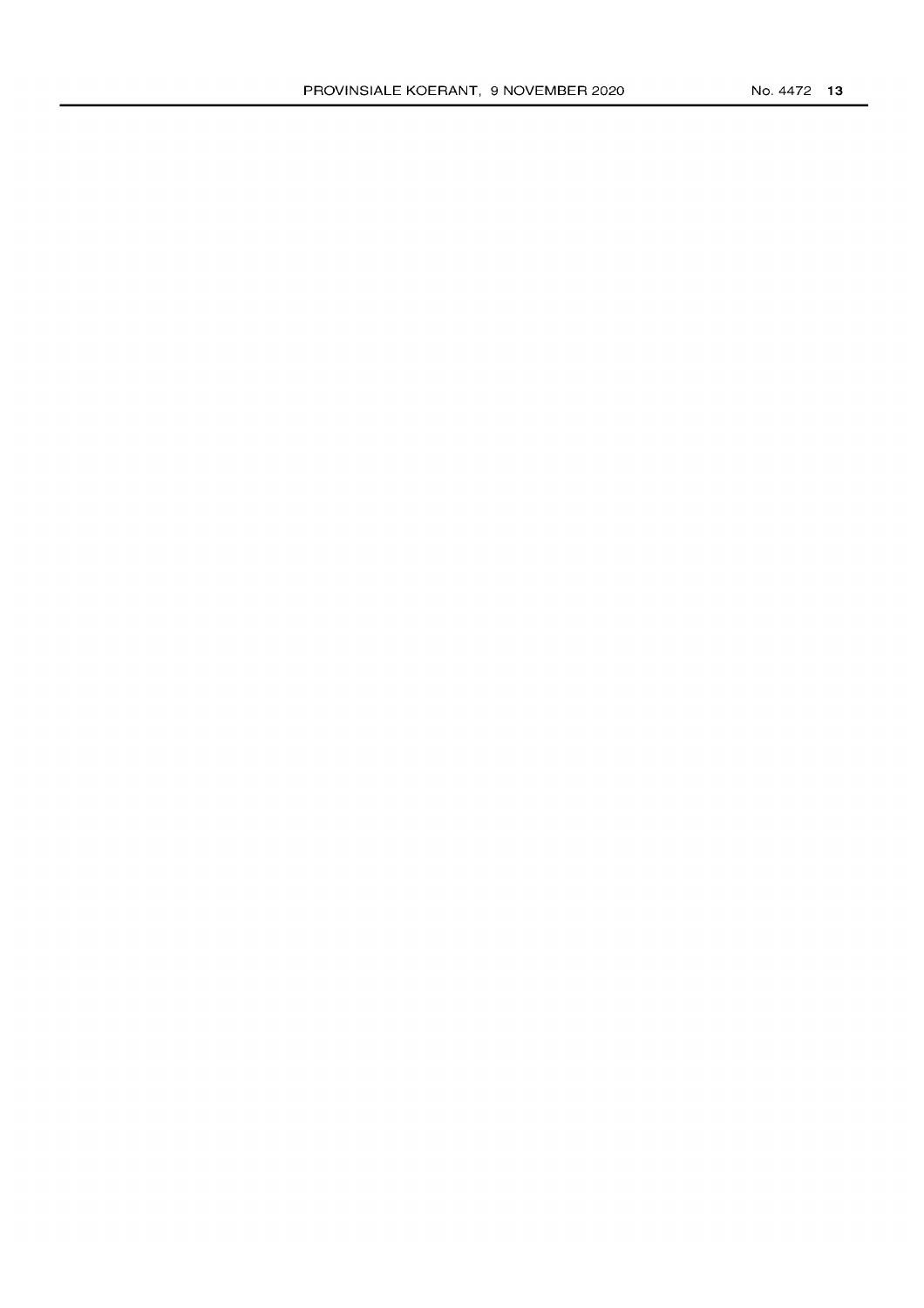## PROVINCIAL NOTICES • PROVINSIALE KENNISGEWINGS

## PROVINCIAL NOTICE 190 OF 2020

Nelson Mandela Bay Municipality (Eastern Cape)

Removal of restrictions in Terms of Spatial Planning and Land Use Management Act, 2013 (Act 16 of 2013)

Erf 636, Mill Park, Port Elizabeth, Eastern Cape

Under Section 47 of the Spatial Planning and Land Use Management Act 2013 (Act 16 of 2013) and upon instruction of the Local Authority, notice is hereby given that Title Deed Conditions 1,2 and 3 contained in the Deed of Transfer No T32499/1975 applicable to Erf 636, Mill Park, are hereby removed.

PROVINCIAL NOTICE 191 OF 2020

### NELSON MANDELA BAY MUNICIPALITY (EASTERN CAPE)

#### Removal of restrictions in terms of the Spatial Planning and Land Use Management Act, 2013 (Act 16 of 2013) ERF 684 DESPATCH, EASTERN CAPE

Under Section 47 of the Spatial Planning and Land Use Management Act, 2013 (Act 16 of 2013) and upon instructions by the Local Authority, notice is hereby given that conditions C5(a), (b), ( c) and (d) in Deed of Transfer No T 42068/1983 and any subsequent Deed of Erf 684 Despatch are hereby removed.

#### PROVINCIAL NOTICE 192 OF 2020

Buffalo City Metropolitan Municipality (EASTERN CAPE)

Removal of Restrictions in terms of the Spatial Planning and Land Use Management Act 2013 (Act 16 of 2013) and the Buffalo City Metropolitan Municipality Spatial Planning and Land Use Management By-Law (2016).

ERF 1461, GONUBIE (26 ELEVENTH AVENUE, GONUBIE).

Under Section 47 of the Spatial Planning and Land Use Management Act 2013 (Act 16 of 2013) read with Section 59 of the Buffalo City Metropolitan Municipal Spatial Planning & Land Use Management Bylaw of 2016 and upon instructions of the Local Authority a notice is hereby given that conditions C. (1 & 2) in Deed of Transfer No. T2974/2020 applicable to Erf 1461 Gonubie are hereby removed.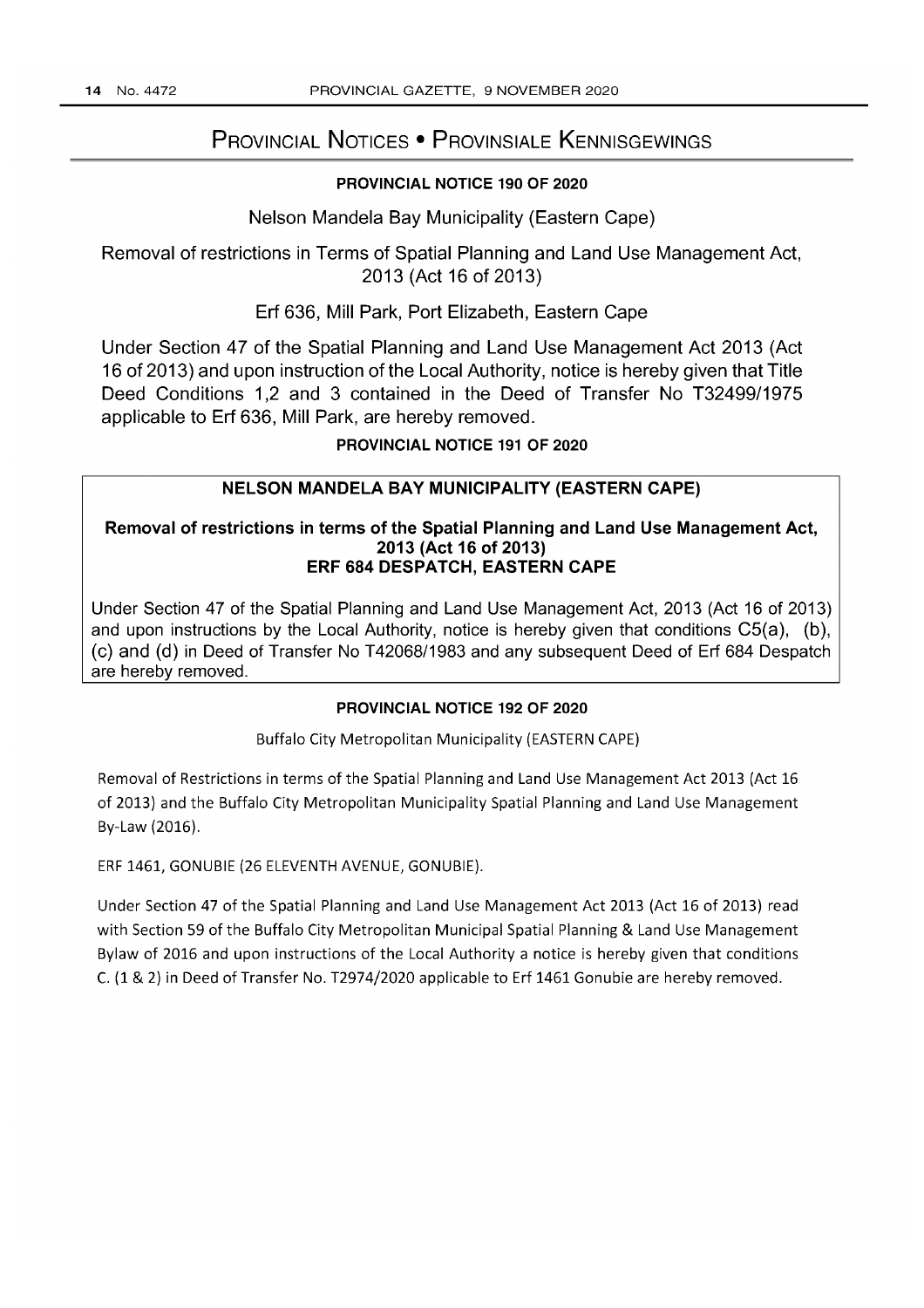# LOCAL AUTHORITY NOTICES • PLAASLIKE OWERHEIDS KENNISGEWINGS

## LOCAL AUTHORITY NOTICE 245 OF 2020

# BUFFALO CITY METROPOLITAN MUNICIPALITY

# SPLUMA Act No. 16 of 2013: ERF 9835, EAST LONDON: REMOVAL OF RESTRICTIONS

Under Section 47 (1) of the Spatial Planning and Land Use Management Act, Act No. 16 of 2013 and upon instruction from the abovementioned Municipality, notice is hereby given that Conditions  $(C)$  (a),  $(C)$  (b),  $(C)$  (c) and (C) (d) found in the Deed of Transfer No. T2281/1980, pertaining to Erf 9835, East London, are hereby removed.

## LOCAL AUTHORITY NOTICE 246 OF 2020

## GAZETTE NOTIFICATION OF REMOVAL OF RESTRICTIONS DECISION



## NDLAMBE MINICIPALITY

## REMOVAL OF RESTRICTIVE CONDITION: ERF 1529 KENTON ON SEA NDLAMBE MUNICPALITY SPATIAL PLANNING AND LAND USE MANAGEMENT BY-LAW; 2015

Notice is hereby given that the Municipal Planning Tribunal on the 19th of August 2020, Removed conditions C.3; C.4(a); C.4(b); C.4(b)(ii); C.4(b)(iii); C.4(c) AND C.4(d) as contained in Title Deed No. TO00018743/2016 in terms of Section 69 of the Ndlambe Municipality Spatial Planning and Land Use Management By-low; 2015.

NOTICE NUMBER: 52/2020

## ADV. R DUMEZWENI MUNICIPAL MANAGER